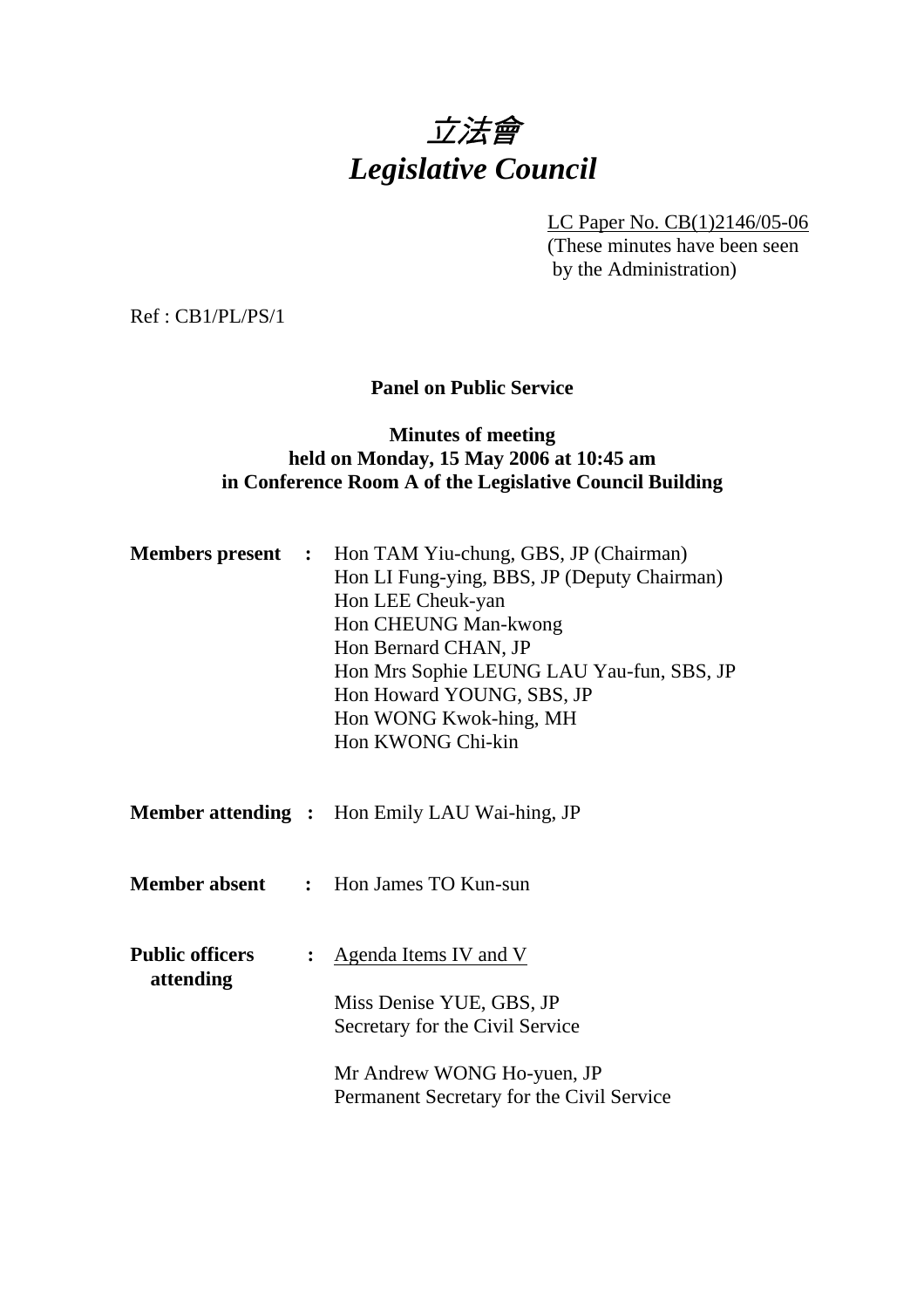|                                             | <b>Agenda Item IV</b>                                                             |
|---------------------------------------------|-----------------------------------------------------------------------------------|
|                                             | Mrs Rebecca LAI, JP<br>Permanent Secretary for the Civil Service (Special Duties) |
|                                             | Mr K S SO<br>Deputy Secretary for the Civil Service (2)                           |
|                                             | Agenda Item V                                                                     |
|                                             | Mr Christopher WONG<br>Deputy Secretary for the Civil Service (3)                 |
| <b>Clerk in attendance:</b>                 | Miss Salumi CHAN<br>Chief Council Secretary (1)5                                  |
| <b>Staff in attendance :</b> Ms Rosalind MA | Senior Council Secretary (1)8                                                     |
|                                             | Mr Justin TAM<br>Council Secretary (1)3                                           |
|                                             | Ms May LEUNG<br>Legislative Assistant (1)8                                        |

#### Action

| Confirmation of minutes of meeting |                                  |
|------------------------------------|----------------------------------|
| (LC Paper No. $CB(1)1439/05-06$    | — Minutes of meeting on 20 April |
|                                    | 2006)                            |

The minutes of the meeting held on 20 April 2006 were confirmed.

### **II. Information papers issued since last meeting**

- 2. Members noted the following papers issued since the last regular meeting:
	- (a) Correspondence between the Clerk to Panel and the Director of Administration on remuneration packages for senior executives of statutory bodies (LC Paper Nos.  $\overline{CB}(1)1401/05-06(01)$  and  $(02)$ ); and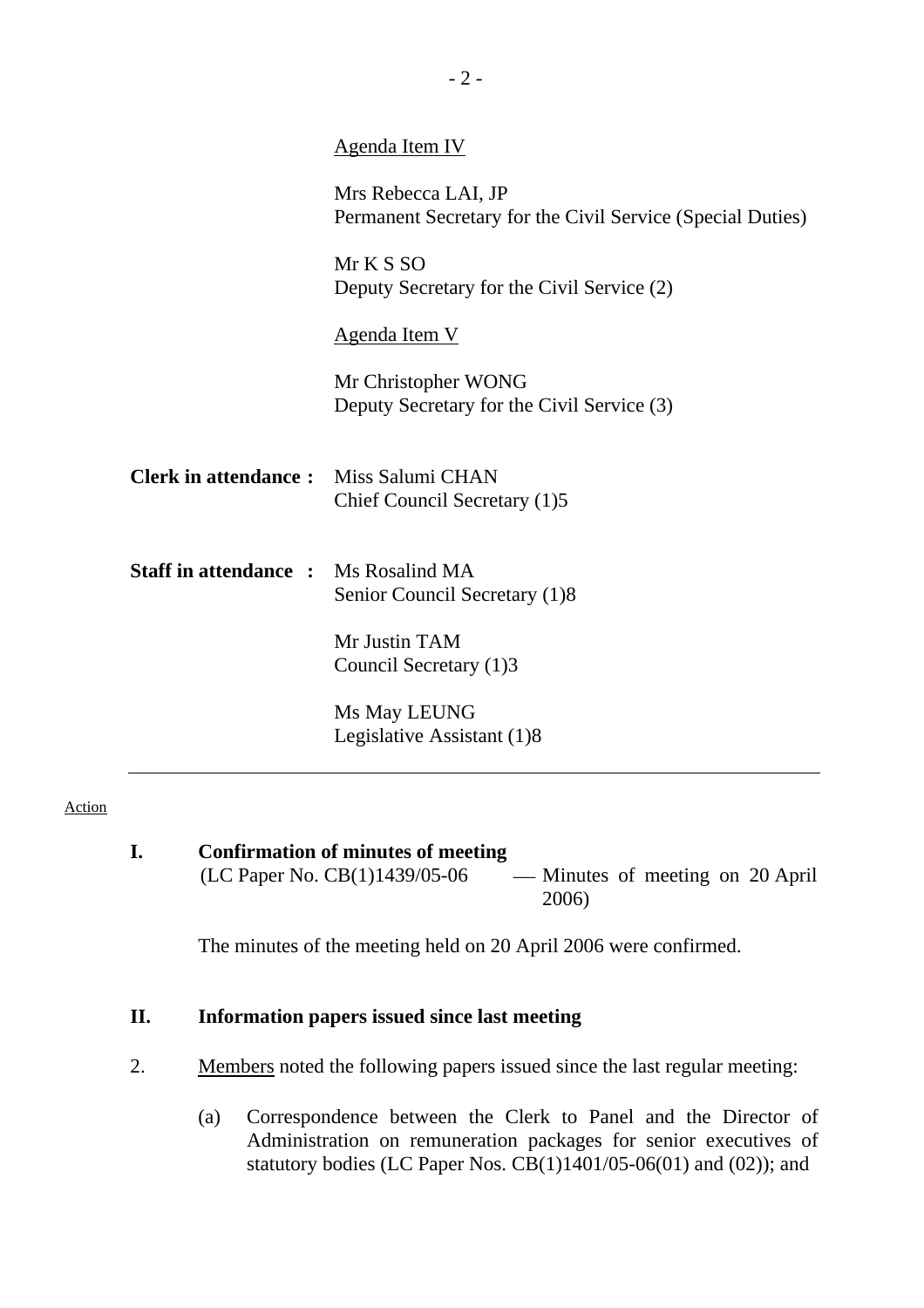(b) Information paper on deletion of obsolete ranks (LC Paper No. CB(1)1479/05-06(01)).

#### **III. Date of next meeting and items for discussion**

 $(LC$  Paper No.  $CB(1)1440/05-06(01)$  — List of outstanding items for discussion

LC Paper No.  $CB(1)1440/05-06(02)$  — List of follow-up actions

- LC Paper No.  $CB(1)1458/05-06(01)$  Letter dated 8 May 2006 from Hon WONG Kwok-hing to the Chairman of the Panel
- LC Paper No.  $CB(1)1458/05-06(02)$  Extract from the minutes of meeting of the Panel on Public Service on 26 April 2001
- LC Paper No.  $CB(1)1248/00-01$  Follow-up paper to the meeting on 26 April 2001
- LC Paper No.  $CB(1)1475/05-06(01)$  Letter dated 11 May 2006 from Hon WONG Kwok-hing and Hon KWONG Chi-kin to the Chairman of the Panel
- LC Paper No.  $CB(1)1475/05-06(02)$  Extract from the minutes of meeting of the Panel on Planning, Lands and Works on 20 December 2005
- LC Paper No.  $CB(1)1475/05-06(03)$  Extract from the minutes of meeting of the Panel on Planning, Lands and Works on 13 July 2005)

Discussion items for the meeting on 19 June 2006

3. Members agreed that the following two items be scheduled for discussion at the next regular meeting on 19 June 2006:

(a) Progress update on Pay Level Survey (PLS) and the development of an improved pay adjustment mechanism for the civil service; and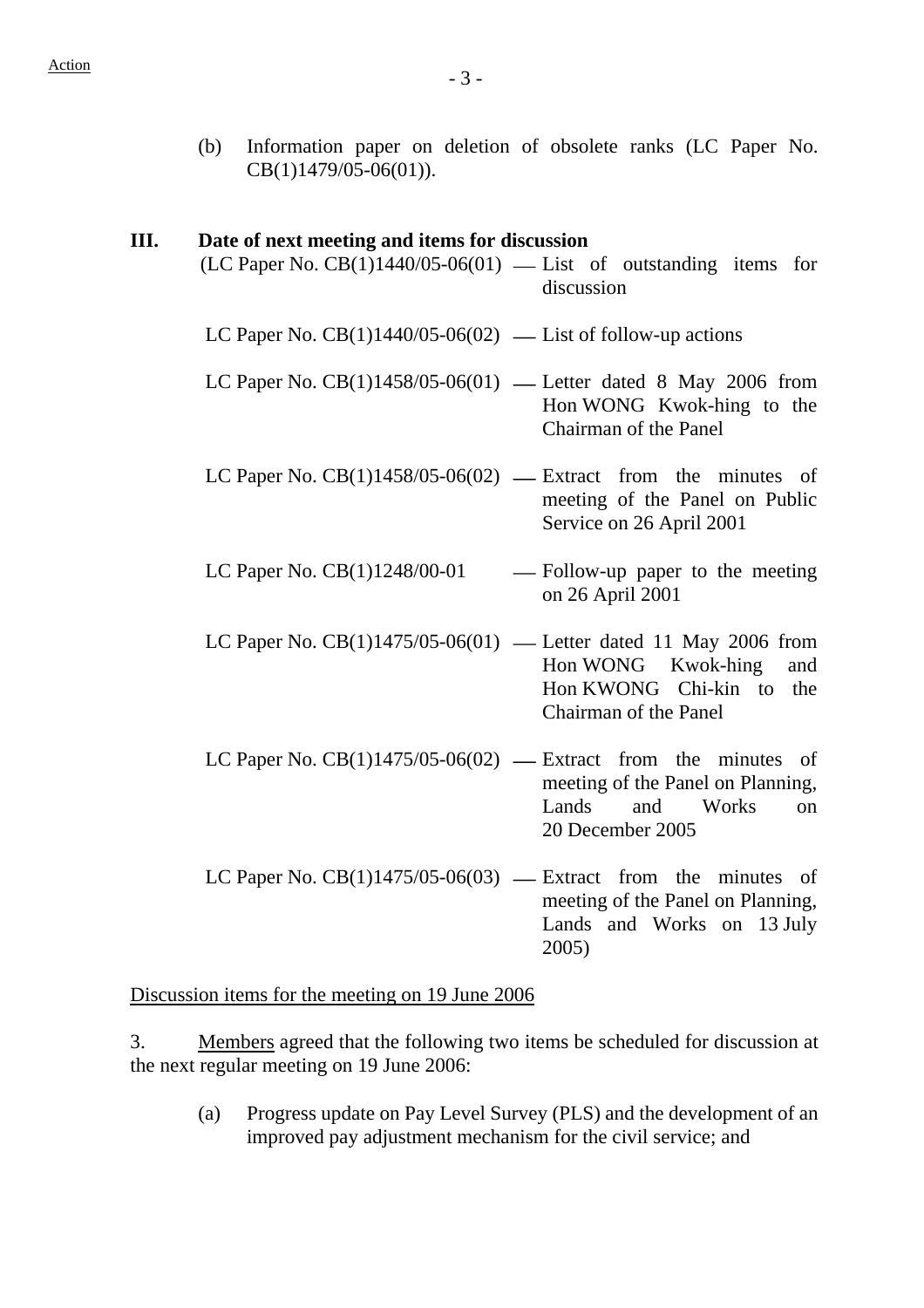(b) Civil servants' freedom and right to join trade unions and take part in trade union activities.

4. On paragraph 3(a) above, members noted that the Administration proposed to brief the Panel on the latest progress of the conduct of PLS and the development of an improved civil service pay adjustment mechanism. On paragraph 3(b), the Panel noted the information paper provided by the Administration (LC Paper No. CB(1)1288/05-06(02)) in response to the concerns raised by Mr LEE Cheuk-yan on "Civil servants' freedom and right to join trade unions and take part in trade union activities" and decided that the subject be scheduled for discussion at the meeting on 19 June 2006.

5. The Chairman drew members' attention to Mr WONG Kwok-hing's letter dated 8 May 2006 (LC Paper No. CB(1)1458/05-06(01)), expressing concern about the Administration's policy on earth burial at Gallant Garden and suggesting that the Administration be invited to discuss the subject again with the Panel. Members noted that the subject had been discussed at the Panel meeting held on 26 April 2001 and agreed that further discussion be held at the next meeting on 19 June 2006.

### Other discussion item

6. The Chairman referred members to the joint letter dated 11 May 2006 from Mr WONG Kwok-hing and Mr KWONG Chi-kin (LC Paper No.  $CB(1)1475/05-06(01)$ , expressing their concern about a consultancy study being undertaken by the Task Force to Review the Construction Stage of the Development Process (Task Force) under the Provisional Construction Industry Co-ordination Board (PCICB) on private certification of building submissions (consultancy study). Members noted that the subject had been discussed at meetings of the Panel on Planning, Lands and Works (PLW Panel) on 13 July and 20 December 2005. Members also noted that the consultancy study was expected to be completed in mid 2006, and the Task Force would present the findings to PCICB for making recommendations to the Business Facilitation Advisory Committee. As such, a conclusion had yet be to reached on whether private certification of building submissions would be implemented.

7. Mr WONG Kwok-hing and Mr KWONG Chi-kin informed the Panel that a total of 14 civil service staff associations had approached them and expressed grave concern about the consultancy study and the impact of private certification of building submissions on civil servants. Members appreciated their concern and agreed that representatives of the Administration, the Task Force, and the civil service staff associations concerned be invited to a meeting for discussion of the consultancy report and the way forward. As the subject of the consultancy study fell within the purview of the PLW Panel, Mr LEE Cheuk-yan suggested that a joint meeting with the PLW Panel be arranged for discussion of the subject.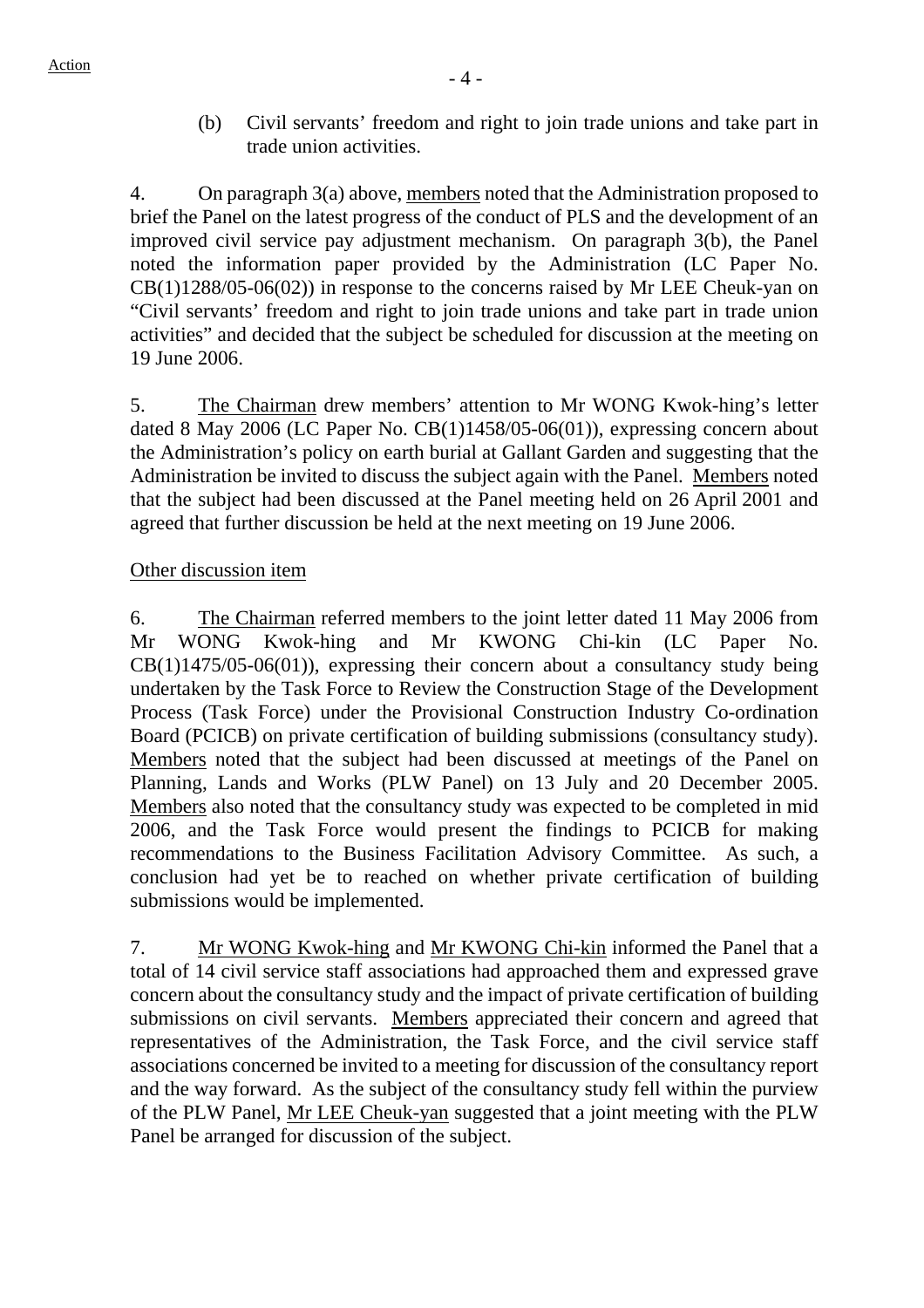8. To facilitate the Panel to finalize the meeting arrangements, the Chairman directed the Clerk to approach the Task Force for relevant information about the consultancy study, including purpose and scope of the consultancy study; target date for completing the consultancy study and publication of the consultancy report; and whether staff consultation had been conducted. Given that the consultancy study was expected to be completed in mid June 2006, members agreed that the meeting might be scheduled to be held in July but the exact date should be fixed after the information provided by the Task Force had been received.

(*Post-meeting note:* The "Consultancy study on private certification of building submissions" was discussed at the joint meeting with the PLW Panel on 17 July 2006.)

#### **IV. Implementation of five-day week in the Government**   $(LC$  Paper No.  $CB(1)1440/05-06(03)$  — Paper provided by the Administration)

### Briefing by the Administration

9. At the Chairman's invitation, the Secretary for the Civil Service (SCS) briefed members on the Administration's plan to implement a five-day week in the Government in phases with effect from 1 July 2006. SCS advised that in taking forward the proposal, the Administration's primary consideration was to maintain the overall level and efficiency of government services, and to adhere to the following basic principles –

- (a) no additional staffing resources;
- (b) no reduction in the conditioned hours of service of individual staff;
- (c) no reduction in emergency services; and
- (d) continued provision of some essential counter services on Saturdays.

10. SCS pointed out that the Administration would not attempt to legislate a five-day week for workers outside the civil service. She referred members to details of the phased implementation set out in the paper provided by the Administration (LC Paper No. CB(1)1440/05-06(03)).

### Discussion

### *Arrangements for implementing a five-day week*

11. Responding to Mr LEE Cheuk-yan, the Permanent Secretary for the Civil Service (Special Duties) (PSCS(SD)) explained that the phase one implementation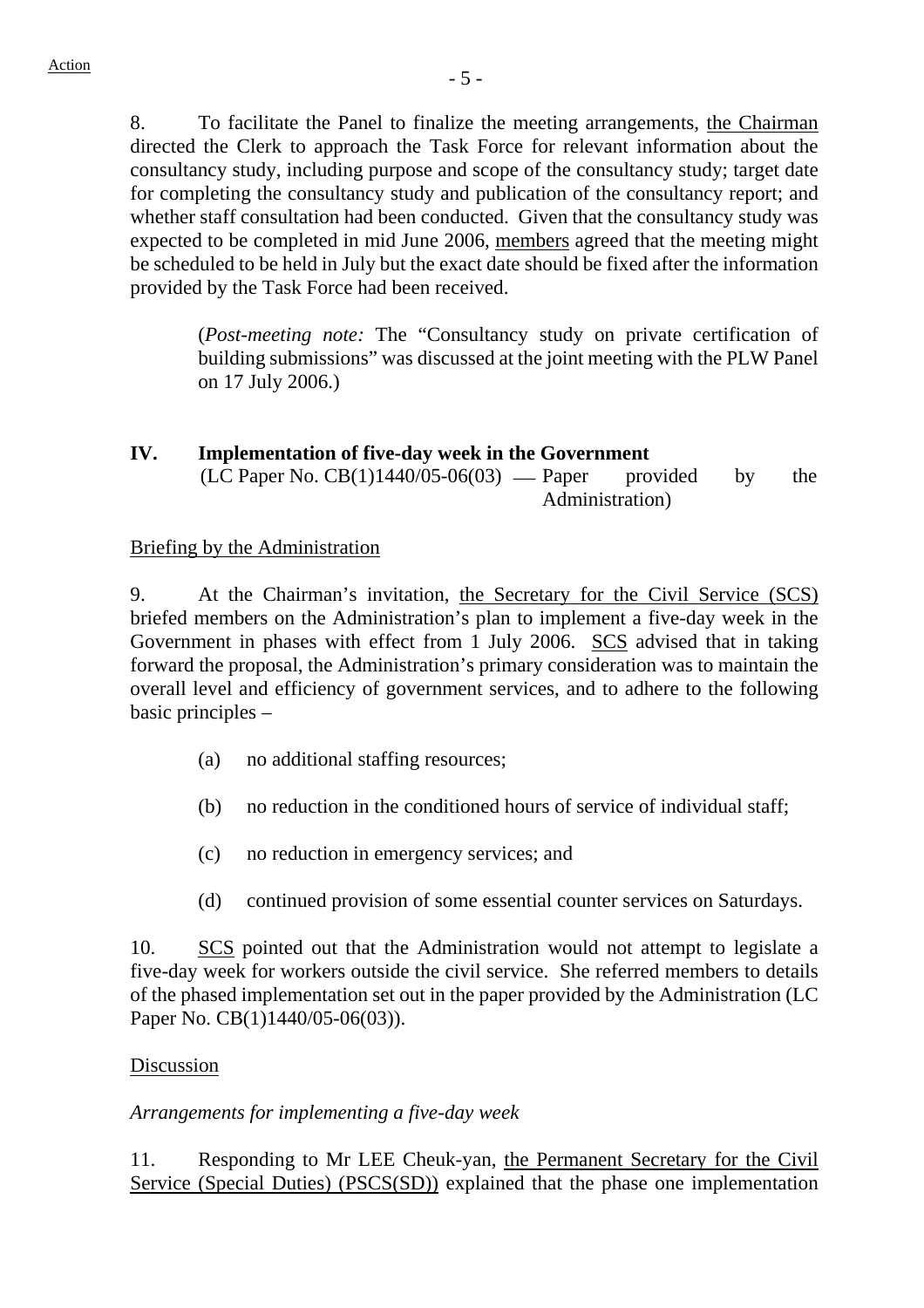would involve about 59 000 officers and the subsequent phases might involve some 15 000 officers. Moreover, around 11 100 officers (mainly in the disciplined service departments) were already working to roster systems which involved five shifts or less per week and it was estimated that an additional 7 500 officers might be covered by 1 July 2007. Nevertheless, there might remain some 54 000 officers who would need to continue with their current work patterns, excluding those civil servants working in other public bodies who would follow the respective work patterns in the bodies concerned, e.g. Hospital Authority. PSCS(SD) also advised that about 50% and 40% of the Model Scale I staff and staff in disciplined services departments would shift to five-day week under the various phases of implementation.

12. Mrs Sophie LEUNG pointed out that in implementing a five-day week, the Administration had to make it clear to civil servants and the public that this new work pattern would depend on the nature of services provided by the civil service positions, and civil servants might have a five-day week when they were in these positions. The Administration should try to achieve fairness by posting arrangements so that more civil servants would have the chance of taking up positions with the five-day week arrangement. Mrs LEUNG was of the view that as in the case of the private sector, the five-day week arrangement should not apply to senior government officials. SCS advised that civil servants would have to follow the work patterns required for their incumbent positions. The Administration would allow more civil servants to have a five-day week through roster system and posting arrangements. She also pointed out that like the work pattern of LegCo Members, senior government officials were ready to work beyond their conditioned hours.

### *Monitoring implementation of the five-day week arrangement*

13. Mr CHEUNG Man-kwong and Mr KWONG Chi-kin supported the implementation of a five-day week in the Government. Mr CHEUNG stressed that the Administration should strictly adhere to the basic principles set out in paragraph 9 above, and ensure that no additional government expenditure and no reduction in government services would be involved. Mr KWONG however doubted whether it was feasible for the Administration to implement a five-day week without involving additional manpower resources. Mr CHEUNG pointed out that the public might have grievances if additional resources were involved. In this connection, he urged the Administration to closely monitor the implementation of a five-day week and review the arrangement (e.g. three to six months after the implementation of phase one on 1 July 2006), in particular, to review its impact on service quality; its impact on the public; its impact on civil servants, including their ability to cope with longer working hours during weekdays and how far they had benefited from the arrangement; and the need for fine-tuning the new arrangement, or restoring the previous arrangement for five and a half day week.

14. In reply, PSCS(SD) advised that bureaux and departments (B/Ds) had examined in detail the feasibility of service delivery on the five-day week basis taking into account views of staff, major stakeholders and customers collected through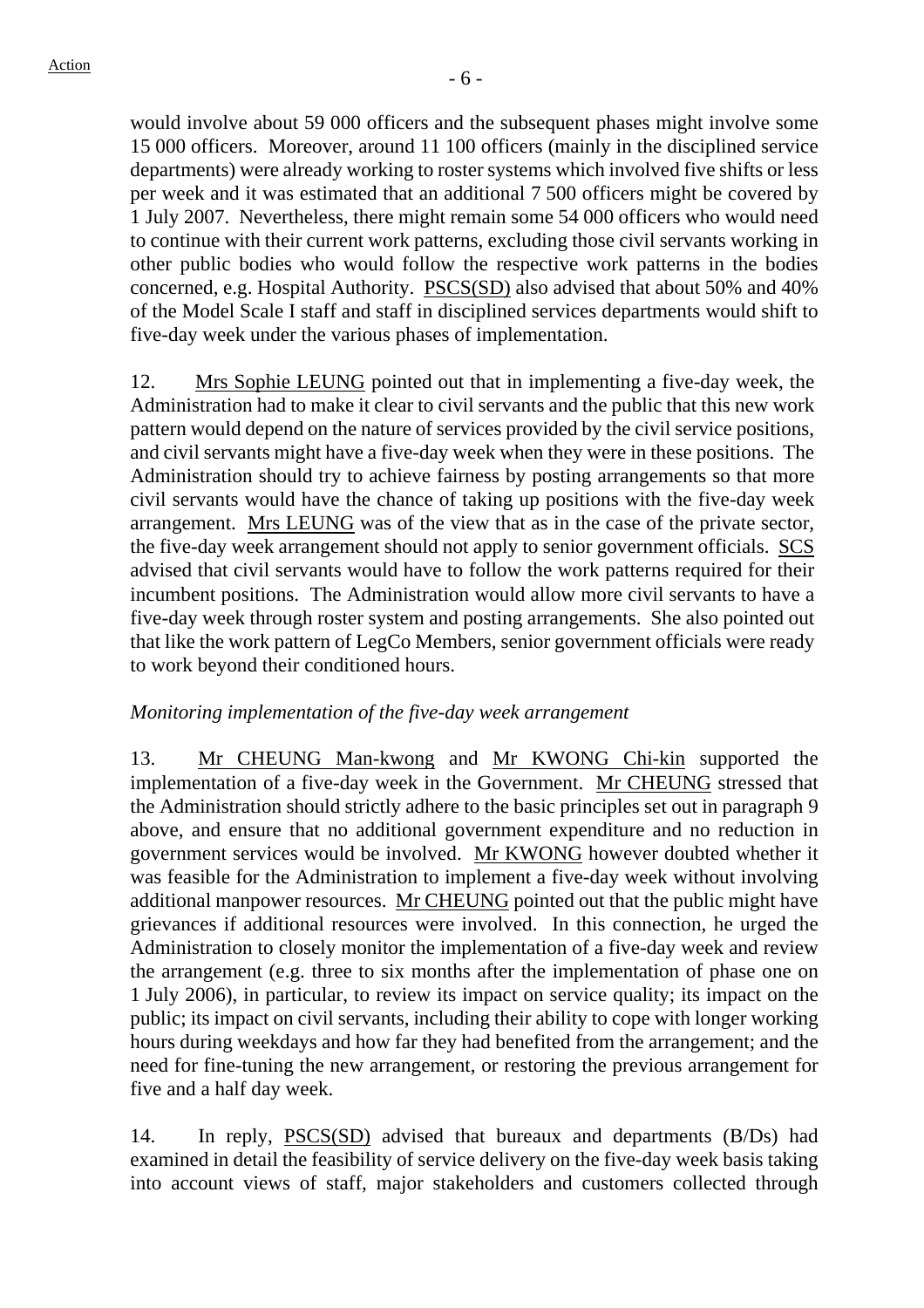various channels, including questionnaires, customer liaison groups and relevant advisory bodies. In respect of those government functions which would continue to operate for more than five days a week, some departments were examining the possibility of introducing a five-day week roster arrangement for some or all of the staff involved while adhering to the basic principles in paragraph 9 above. She assured members that B/Ds would closely monitor the reaction of their customers and the public to the implementation of a five-day week, for example, through deploying duty officers to observe the demand for services covered by phase one on Saturdays in July 2006. B/Ds would submit their reports to CSB in mid-August 2006. The Administration would not rule out the possibility for making necessary adjustments to the new arrangements subject to service needs.

#### *Impact on service provision*

15. Whilst appreciating the benefits of a five-day week to Government employees, Mr WONG Kwok-hing was concerned whether any measures would be put in place to minimize the impact of non-provision of some public services on Saturdays on the public, such as the services provided by the Labour Department (LD) in handling labour disputes which happened on Saturdays.

16. Mr KWONG Chi-kin and the Chairman also expressed concern about the impact on service provision on Saturdays. Mr KWONG pointed out that as most employees in private sector needed to work from Mondays to Fridays, they were only available to approach government departments on Saturdays for services, such as seeking assistance in matters relating to labour relations and employees' rights and benefits (including compensation for work injuries and arrangement of conciliation meetings, etc.). To facilitate the public, Mr KWONG urged the Administration to consider maintaining the relevant counter services on Saturdays. The Chairman expressed similar concern and urged the Administration to pay particular attention to provision of services to the less privileged class, such as those provided by the Social Welfare Department (SWD), Housing Department and LD.

17. In reply, SCS reiterated that in taking forward the proposal of implementing a five-day week, the Administration's primary consideration was to maintain the overall level and efficiency of government services. The provision of public services on Saturdays had been worked out by relevant B/Ds after consultation with their customers and staff concerned. B/Ds would take suitable measures to minimize the impact of non-provision of services on Saturdays on the public, including measures facilitating the greater use of electronic means for business transactions, provision of drop-in boxes, and putting in place alternative payment channels, etc. As to the handling of labour disputes by LD on Saturdays, LD would make appropriate arrangements to attend to urgent cases upon implementation of a five-day week.

18. PSCS(SD) added that in formulating the plan for phase one implementation, B/Ds had taken into account the views of relevant advisory bodies and stakeholders in assessing the demand for various public services before deciding on the services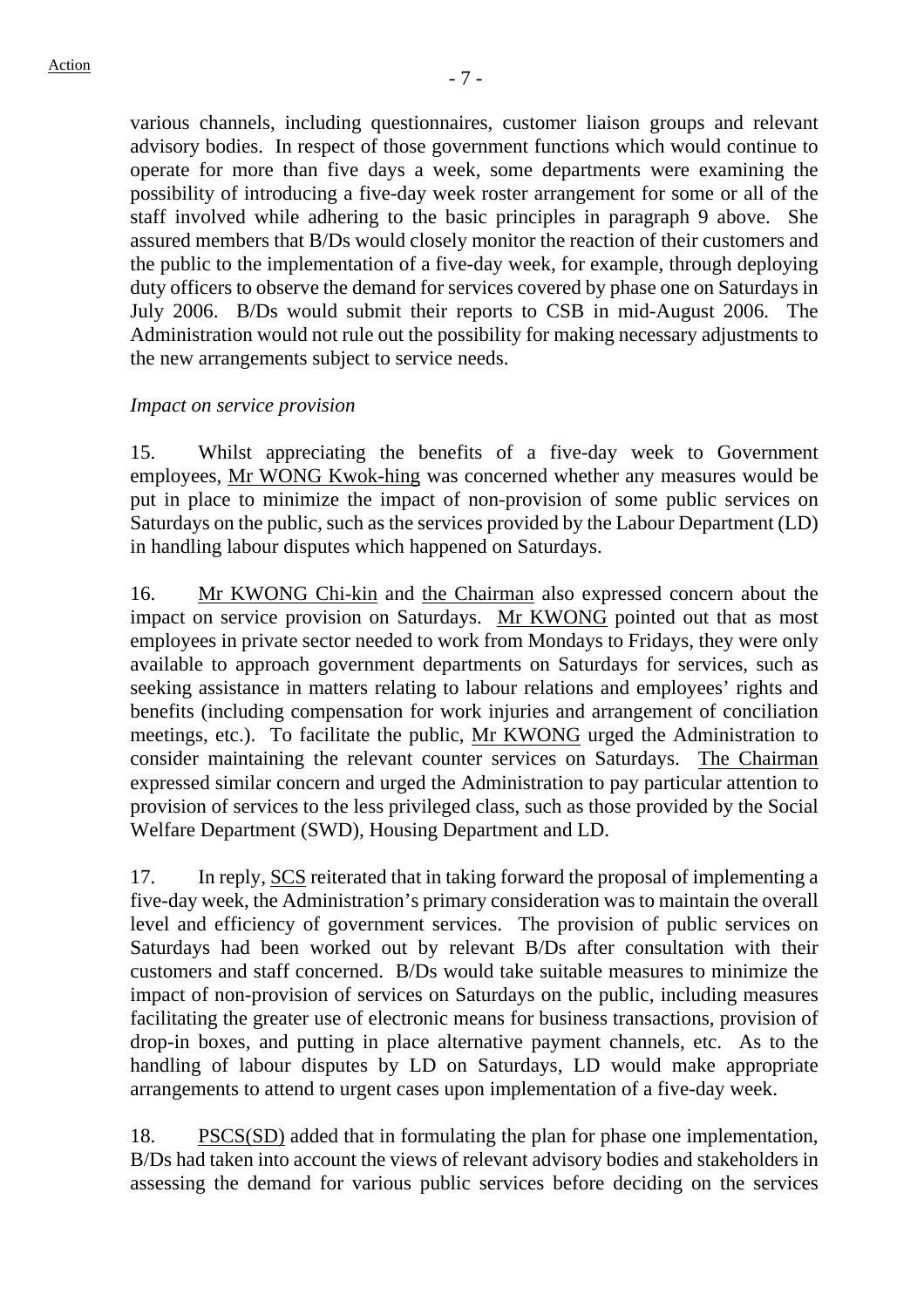which would cease to be provided on Saturdays (Annex A to the paper provided by the Administration). PSCS(SD) undertook to convey Mr KWONG Chi-kin's view to LD for consideration. She also pointed out that the public might make enquiries or gain access to emergency and/or urgent services, including those relating to LD's services and labour laws, through the 1823 Citizen's Easy Link or LD's 24-hour hotline. The resourceful and well-trained hotline operators should be able to handle such public enquiries in most cases. Where necessary, arrangements would be made for making appointments with or referrals to the relevant officers for follow-up actions. Responding to Mr KWONG's concern about counter services provided by LD, PSCS(SD) undertook to provide information on the types of counter services of LD which would cease to be provided on Saturdays, and those which would continue to be provided on Saturdays, upon the implementation of a five-day week on 1 July 2006.

19. Mr Howard YOUNG was concerned about the impact on the processing of licence/permit applications by the Transport Department (TD) and the Trade and Industry Department (TID) on Saturdays. He opined that while the Administration should facilitate the collection of applications through drop-in boxes and payment of fees through electronic means, it should also consider arranging minimum manpower to man these government offices on Saturdays to provide necessary assistance to the public.

20. In response, PSCS(SD) said that in formulating the plan for phase one implementation of a five-day week, TD and TID had consulted their customers and relevant stakeholders and ensured that alternative means for service delivery were available to customers on Saturdays. She advised that in addition to payment of government fees through electronic means, members of the public might also pay government fees at post offices which would remain open on Saturdays. Mr Howard YOUNG suggested that upon the implementation of a five-day week, the deadline for the payment of fees and voter registration, etc. should preferably not fall on Fridays given that members of the public who failed to meet the deadlines for payment on Fridays would be unable to pay on Saturdays and Sundays. PSCS(SD) undertook to consider the suggestion.

21. Referring to the list of services that would cease to be provided on Saturdays (Annex A to the paper provided by the Administration), Mr Howard YOUNG enquired whether flexibility would be allowed for B/Ds in compensating the opening hours lost on Saturdays. Mr LEE Cheuk-yan considered that if it was finally decided that some of the counter services of LD would be closed on Saturdays, the opening hours lost on Saturdays (which was three hours in most cases) should preferably be compensated by extending the opening hours for three hours on a particular weekday instead of extending the opening hours daily for around half an hour from Monday to Friday.

22. PSCS(SD) advised that even at present, there were no standard opening hours for government offices. The public would be advised to check the opening hours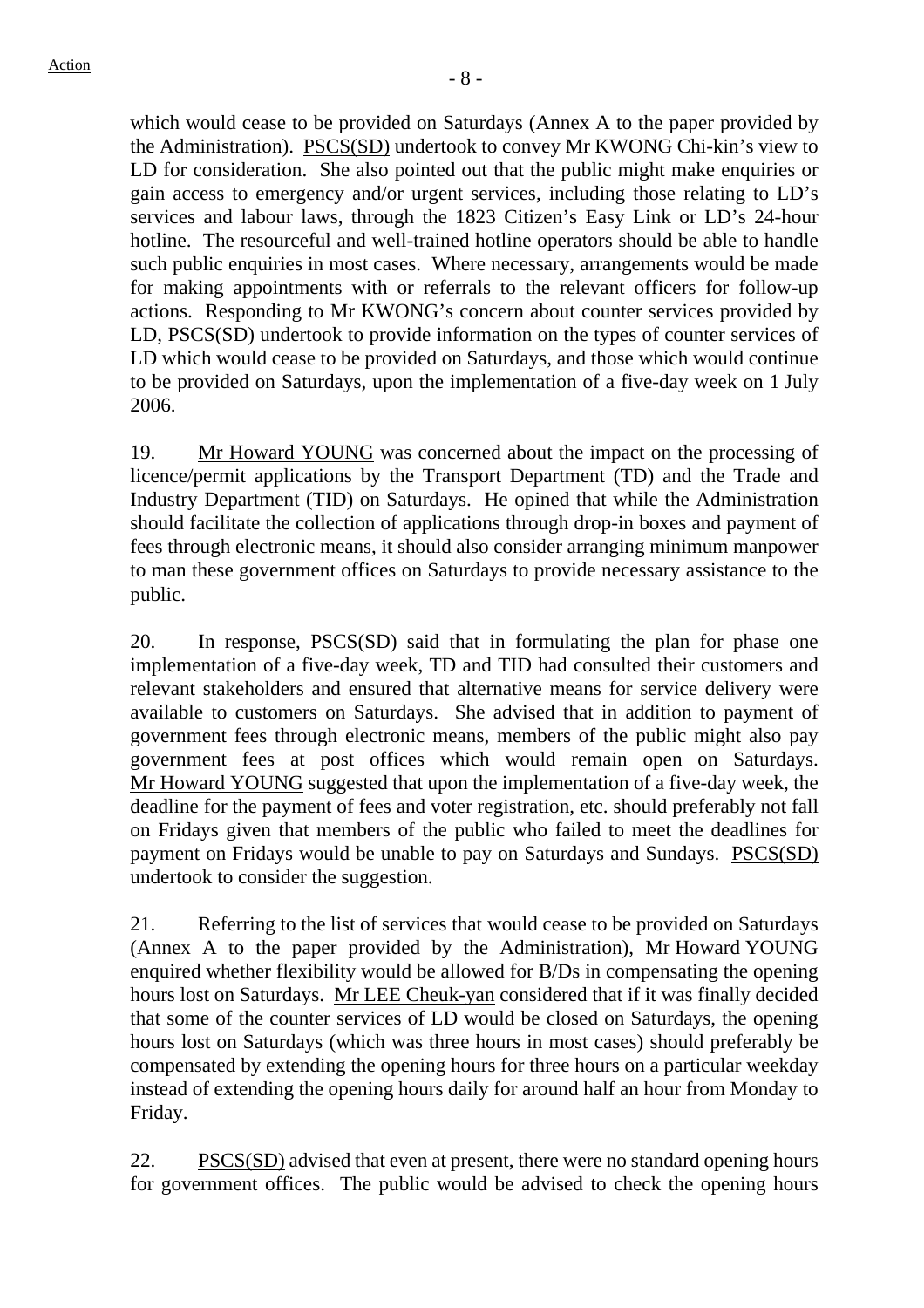through the 1823 Citizen's Easy Link or the official website launched for the publicity of a five-day week before going to various government offices for services. On Mr LEE Cheuk-yan's suggestion about extension of working hours on a weekday, PSCS(SD) undertook to convey Mr LEE's suggestion to LD for consideration. Responding to Mr Howard YOUNG's suggestion about inter-departmental deployment of clerical grade staff for Saturday duties, PSCS(SD) said that Mr YOUNG's suggestion would involve administrative and staff management considerations. The feasibility of such deployment could be explored when the need arose.

23. Ms LI Fung-ying supported the phased implementation approach proposed by the Administration. However, she was concerned whether contingency plans would be formulated to cater for urgent demand for services on Saturdays. PSCS(SD) appreciated Ms LI's concern and undertook to consider suitable contingency measures in conjunction with relevant departments at the initial stage of implementation.

Admin

24. SCS noted members' concerns about the need to provide necessary government services on Saturdays upon the implementation of a five-day week. She said that the Administration would take members' views into consideration in reviewing the five-day week arrangement and considering the need for fine-tuning the arrangement after the phase one implementation.

*Impact on civil servants* 

25. Mr WONG Kwok-hing pointed out that some frontline civil servants of the lower ranks were concerned that they might have difficulties in coping with the workload under a five-day week arrangement under the existing tight manpower position. Mr WONG was also concerned about the ability of frontline civil servants performing physically demanding duties to cope with longer working hours during every weekday. In this connection, he suggested B/Ds to consider allowing their staff to take short breaks (e.g. for 20 to 30 minutes) during a working day of 9.5 hours.

26. SCS said that in formulating the implementation plan, B/Ds had noted staff concern about the impact of longer working hours on physically demanding jobs. Given the staff concern, some of the services would continue to be provided under the current work patterns, e.g. the mail delivery service of the Hongkong Post. As to Mr WONG Kwok-hing's suggestion of providing a break for staff on each working day, PSCS(SD) said that appropriate arrangements to meet the operational needs of various jobs would be worked out by the departmental management having regard to staff views collected through the departmental consultative channels. PSCS(SD) also welcomed suggestions from members.

27. Mr KWONG Chi-kin expressed concern about the hardship of civil servants of lower ranks, in particular the Model Scale I staff, in coping with the extended working hours in a working day under the five-day week arrangement. He enquired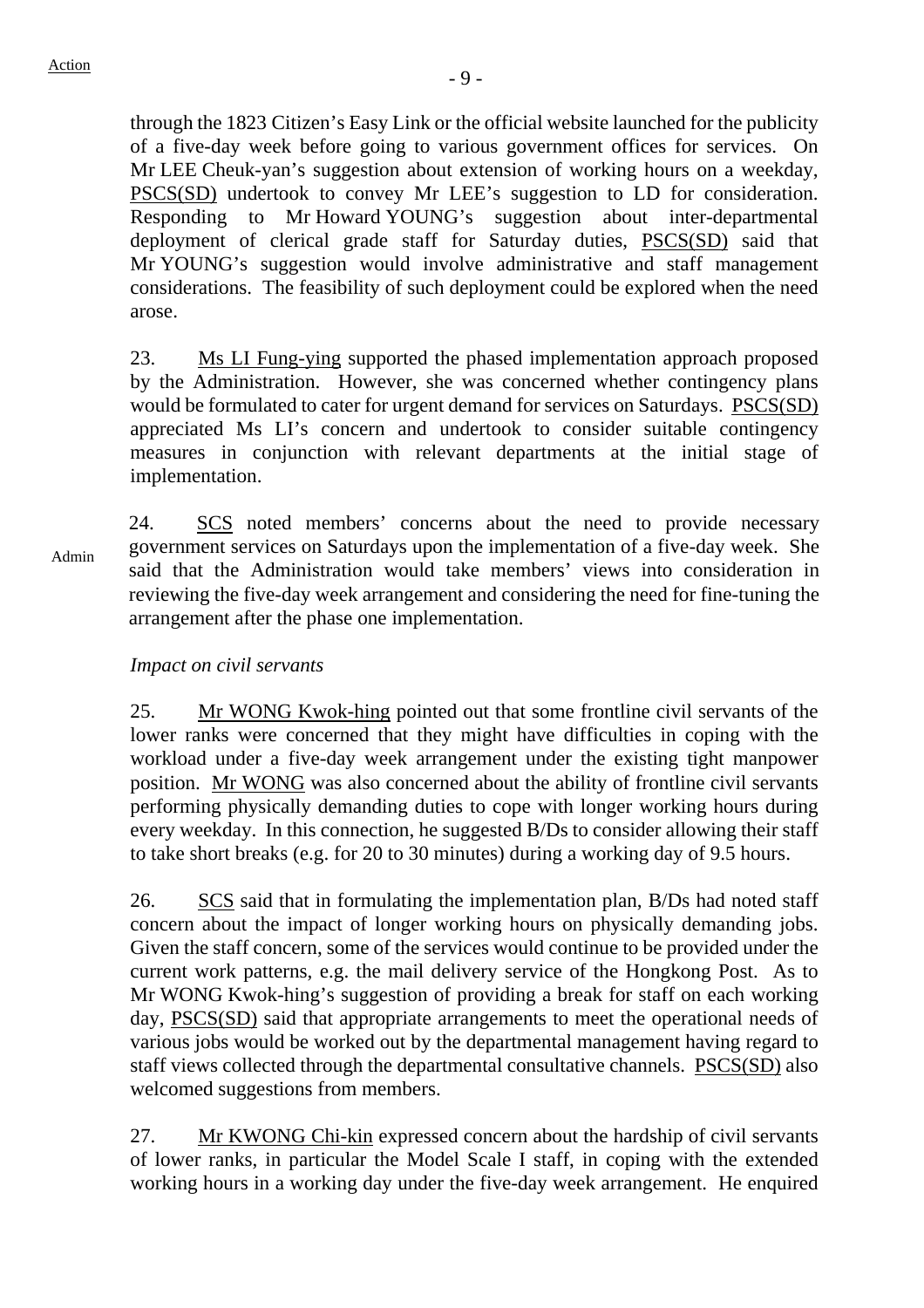about the measures for enhancing occupational safety and health of these civil servants, especially those performing outdoor duties. PSCS(SD) advised that the Administration attached importance to enhancing occupational safety and health of its staff and would put in place appropriate measures in this regard.

28. Pointing out that some frontline civil servants and staff associations had expressed concern about the impact of a five-day week on the calculation of their leave entitlements and overtime allowances, Ms LI Fung-ying requested the Administration to provide information in this respect. PSCS(SD) explained that the Administration would issue guidelines to civil servants on details of the implementation of a five-day week, including the calculation of leave and overtime. She advised that the existing entitlements of civil servants would not be affected under the five-day week arrangement. Responding to Ms LI's further enquiry about implementation of a five-day week for civil servants working in public bodies, PSCS(SD) said that under the existing practice, these civil servants would adopt the work patterns of the bodies they were working in. This practice would remain unchanged after the implementation of a five-day week in the Government. Nevertheless, civil servants who were seconded to the posts in the public bodies might apply for transfer under the existing staff management mechanism.

# *Impact on private sector employees and the local economy*

29. Mr Howard YOUNG supported the Administration's decision of not attempting to legislate a five-day week for workers outside the civil service. In his view, the decision on the work patterns should be left to individual companies in accordance with the principle of commercial operations.

30. Mr LEE Cheuk-yan said that the Hong Kong Confederation of Trade Unions welcomed the implementation of a five-day week in the Government. Noting the Administration's stance of not legislating for a five-day week in the private sector, Mr LEE urged the Administration to take into account the hardship of private sector employees and consider legislating for statutory requirements on maximum working hours per week and payment of overtime allowance.

31. While not objecting to the implementation of a five-day week in the Government, Ms Emily LAU wished to convey the concerns expressed by some members of the public about the possible impact of the arrangement on the economy of Hong Kong. Pointing out that more civil servants might spend their weekends across the border, Ms LAU was concerned whether the five-day week arrangement in the Government would have an adverse impact on the local economy, in particular the retail and services industries, and further widen the gap between the rich and the poor.

32. In response, PSCS(SD) said that the Administration planned to implement a five-day week to enhance the quality of life of its employees through achieving a better balance between work and leisure. The Administration hoped that the new arrangement would bring benefits to the economy with more civil servants enjoying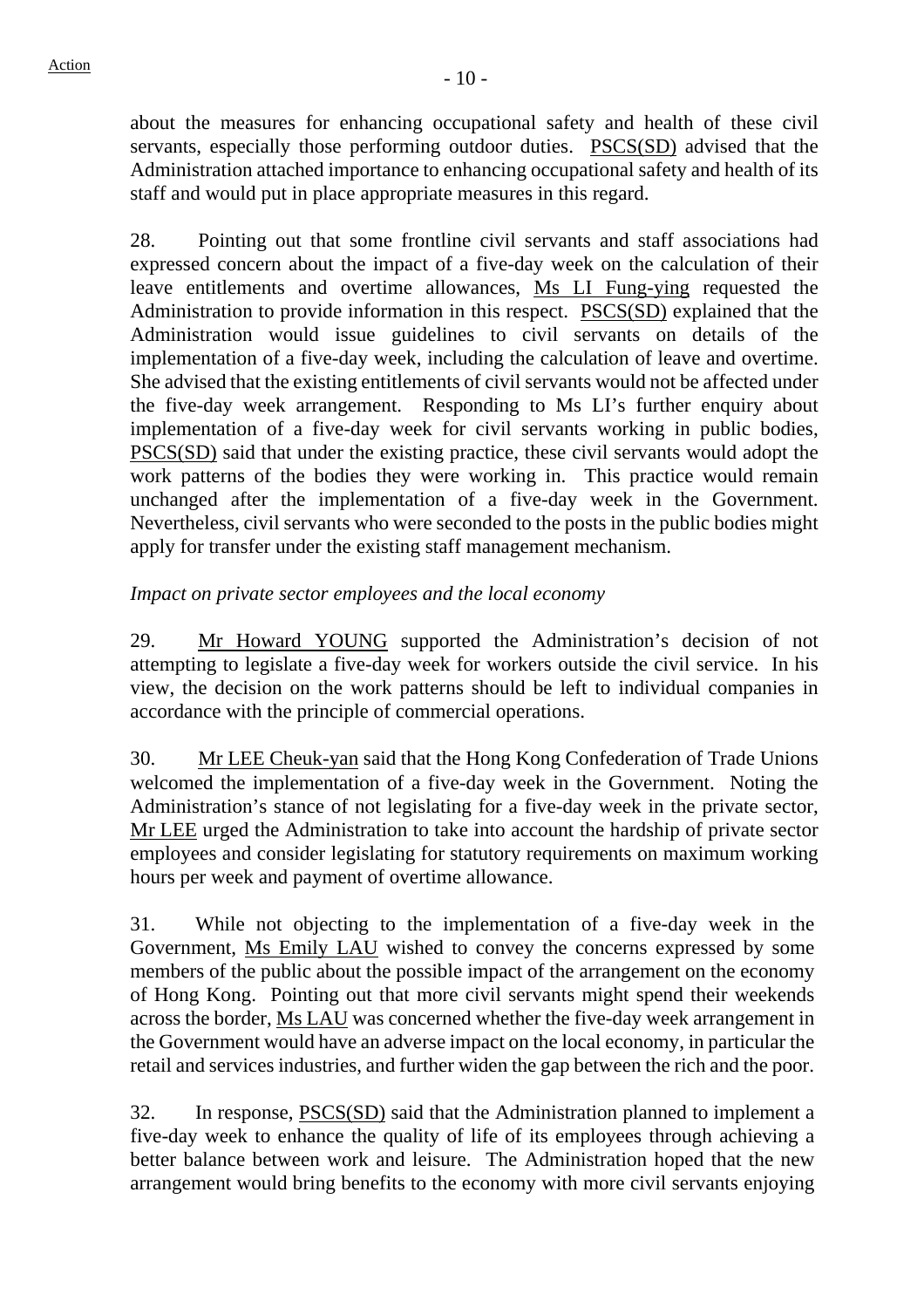their weekends at leisure in Hong Kong. SCS said that civil servants who wished to spend their weekends across the border might have already been able to do so under their current work patterns with alternative Saturday off. Responding to Ms Emily LAU's call for comparing the numbers of cross-border passengers before and after the implementation of a five-day week in the Government, SCS considered that as civil servants and other Hong Kong residents might take into consideration many factors when deciding whether to travel across the border during weekends, it would not be easy to draw any meaningful comparison on the numbers of cross-border passengers before and after the implementation of a five-day week in the Government. As to Ms LAU's concern about the long working hours of employees in the private sector, SCS pointed out that this related to the fundamental questions of whether maximum working hours should be stipulated in law and/or whether statutory requirements for a five-day week should be imposed on all employers. For the first question, it would be followed up by the Panel on Manpower. As regards the second question, the Administration had clearly stated that it would not attempt to legislate for the implementation of a five-day week in the private sector.

### *Working hours of Foreman grade staff in the Food and Environmental Hygiene Department (FEHD)*

33. Mr LEE Cheuk-yan was concerned about the proposed adjustment of working hours of the Foreman grade staff in the Pest Control Section of FEHD from 44 hours per week (including meal break) to 45 hours per week (excluding meal break) with effect from 1 July 2006. Pointing out that the staff concerned had all along been required to work 44 hours per week (including lunch hours) since the early 1990s, Mr LEE questioned why they would be subject to longer working hours upon the implementation of a five-day week.

34. PSCS(SD) explained that the conditioned hours of the Foreman grade in the civil service was 45 hours net a week (excluding meal break). The former Urban Services Department (USD) and Regional Services Department (RSD) had, however, decided in the early 1990s that the actual working hours of Foreman grade staff on pest control duties might be varied to 44 hours gross a week (including meal break) subject to operational considerations. In announcing that decision, the former USD and RSD had made it clear in writing that the variation in the actual working hours was a concessionary arrangement, that the conditioned hours of the staff concerned remained 45 hours net per week and that they might be required to revert back to working the normal conditioned hours (i.e. 45 hours net per week) subject to operational needs. Following a review in 2005, FEHD came to the conclusion that it was no longer justifiable to maintain the concessionary arrangement in view of the drastic increase in complaints and demand for pest control service in recent years. To meet the increased public demand for pest control service, FEHD considered it necessary to reinstate the working hours for the Foreman grade staff in the Pest Control Section to the conditioned hours of 45 hours net a week. Taking account of the planned implementation of five-day week, FEHD decided that the reinstatement of the working hours should also take effect from 1 July 2006 to facilitate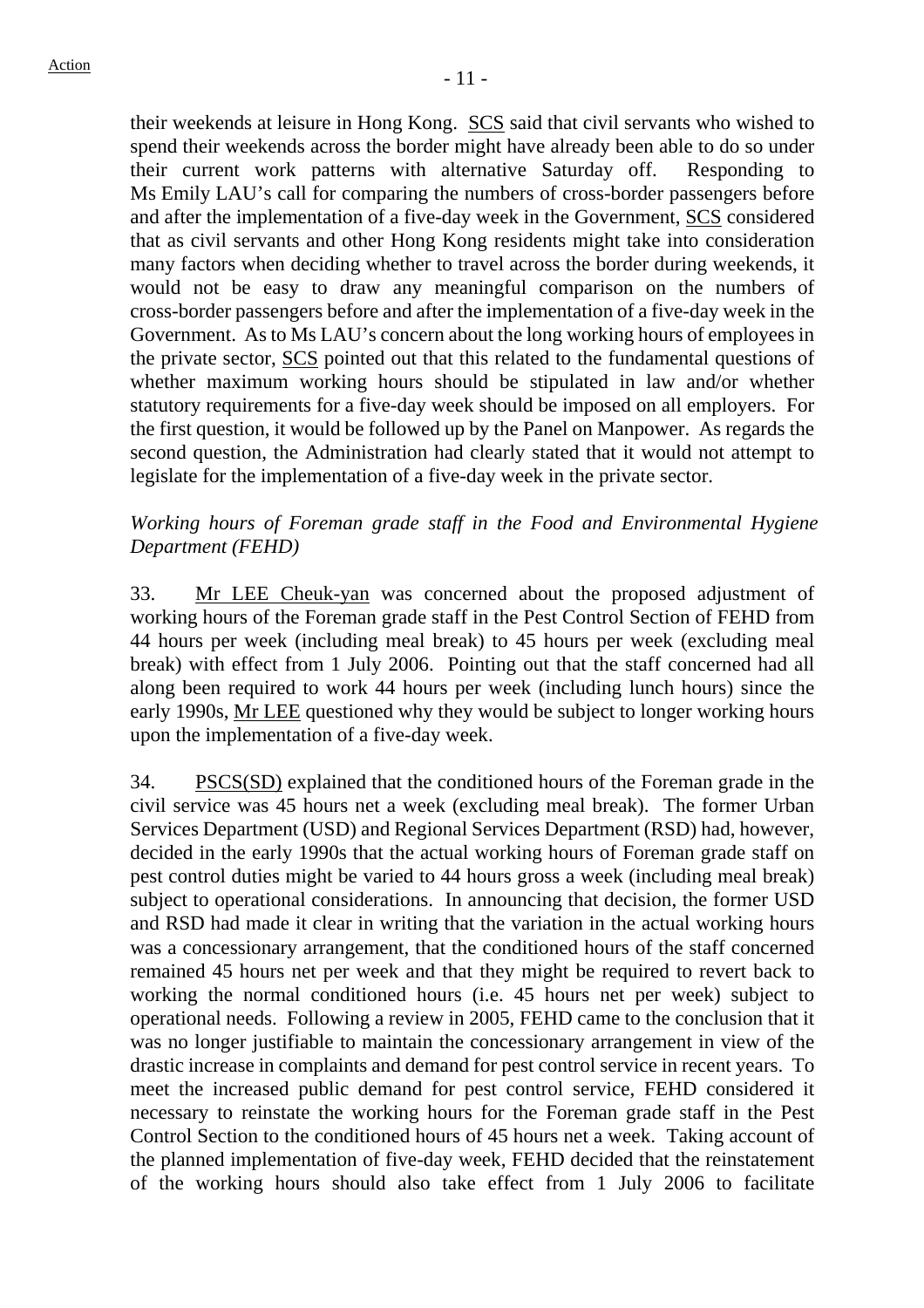administrative arrangements. It was clear that the reinstatement of working hours was not a result of the implementation of a five-day week.

35. Mr LEE Cheuk-yan requested the Administration to provide background information on the arrangement for the Foreman grade staff in the Pest Control Section to work 44 hours per week since the 1990s, including the number of working hours stipulated in the terms and conditions of service of the staff concerned; any previous agreement between the Administration and the staff concerned on the actual number of working hours; and the reasons for the recent adjustment of working hours. Mr LEE pointed out that as the staff concerned had been required to work 44 hours per week (including meal break) for the past 14 years, they had a reasonable expectation that this requirement formed part of their terms and conditions of service. It was therefore unfair for the Administration to adjust their working hours unilaterally. He urged the Administration to defer the implementation of the proposed adjustment and explore further the issues involved in consultation with staff bodies. Mr LEE also queried the legality of the proposed adjustment and whether it would constitute a breach of the terms and conditions of service of the staff concerned. He asked whether the Administration had sought legal advice from the Department of Justice (DoJ) in this regard and if it had, whether the Administration could provide DoJ's advice to the Panel.

36. PSCS(SD) responded that the terms and conditions of service of different civil service grades varied according to the specific job requirements and responsibilities. Any changes to the prevailing terms and conditions of service should only be made after comprehensive grade review. As to the proposed reinstatement of the conditioned hours for the Foreman grade staff in the Pest Control Section, PSCS(SD) said that the departmental management of FEHD had conducted staff consultation in 2005, well before the Administration put forward the initiative of implementing a five-day week. The departmental management would ensure the lawfulness of its management measures before implementation. SCS also pointed out that while the Administration might provide written information on the legal advice it obtained from DoJ, it was not the normal practice to produce a copy of the legal advice in its original form to any third party, including LegCo.

(*Post-meeting note:* The information provided by the Administration in response to members' requests mentioned in paragraphs 18, 20, 21, 22, 23 and 35 above was issued to members vide LC Paper No. CB(1)1753/05-06(02)) on 13 June 2006.)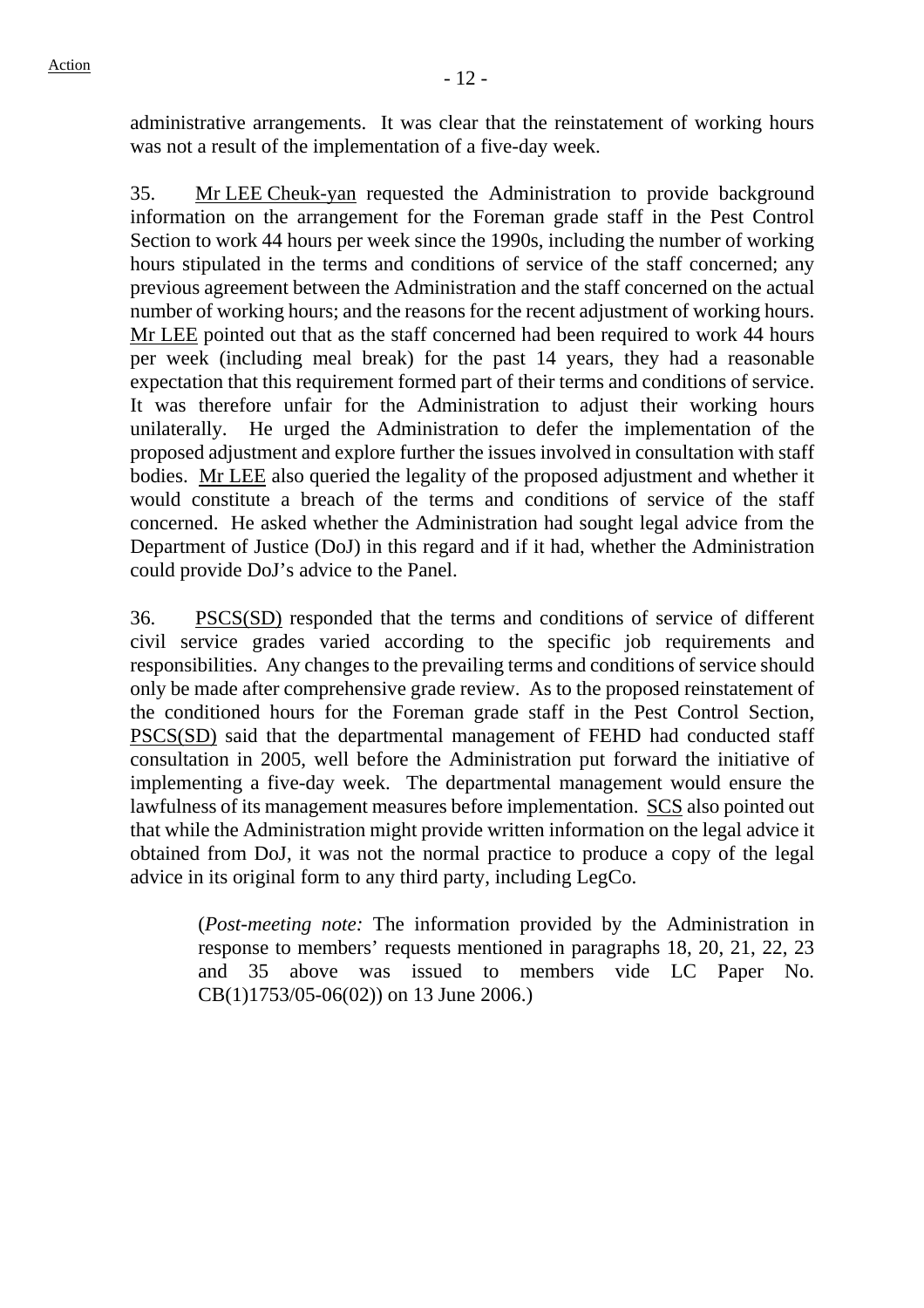| V. | <b>Mechanism for handling staff complaints</b>                                                                                                         |
|----|--------------------------------------------------------------------------------------------------------------------------------------------------------|
|    | $(LC$ Paper No. $CB(1)1318/05-06(01)$ — Letter dated 11 April 2006 from<br>the Clerk to Panel to the Secretary<br>for the Civil Service                |
|    | LC Paper No. $CB(1)1440/05-06(04)$ — General principles on conduct and<br>discipline published on the<br>website of the Civil Service<br><b>Bureau</b> |
|    | LC Paper No. $CB(1)1318/05-06(02)$ — Letter dated 18 April 2006 from<br>Hon WONG Kwok-hing                                                             |
|    | LC Paper No. $CB(1)1440/05-06(05)$ — Paper<br>provided<br>the<br>by<br>Administration)                                                                 |

37. The Chairman pointed out that in the investigation report on the medical fee waiver system published by the Office of The Ombudsman on 6 April 2006, a case was quoted in which a Medical Social Worker (MSW) in SWD, who had spotted a mistake in the approval given by her colleague for full medical fee waiver and reported it to her supervisor, was subsequently warned by her supervisor not to disclose the case to outside parties "with threat of disciplinary action, against causing embarrassment to the Administration". The case had given rise to concerns about the current mechanism for handling complaints or views raised by civil servants, and the effectiveness of the current mechanism. The Administration was therefore invited to discuss with the Panel on the subject. The Chairman also drew members' attention to a submission dated 15 May 2006 from a social worker, which was tabled by Mr WONG Kwok-hing at the meeting.

(*Post-meeting note*: The submission tabled at the meeting was issued to members vide LC Paper No. CB(1)1509/05-06(01) on 16 May 2006.)

### Briefing by the Administration

38. SCS advised that the Government attached great importance to the proper handling of staff complaints. B/Ds were required to observe the general guidelines promulgated by the Civil Service Bureau (CSB) in its Circular No. 20/91 on staff complaints procedure. In brief, the guidelines stipulated that all complaints would be dealt with in confidence and the identity of the complainant would not be revealed, without his consent, to anyone other than those involved in investigating the complaint. Moreover, an officer would not be penalized for a complaint made in good faith. In other words, there was no question of holding a civil servant making a report or complaint in good faith liable for disciplinary action. In the investigation of complaints, B/Ds were required to be fair to both the complainants and those against whom their complaints were directed.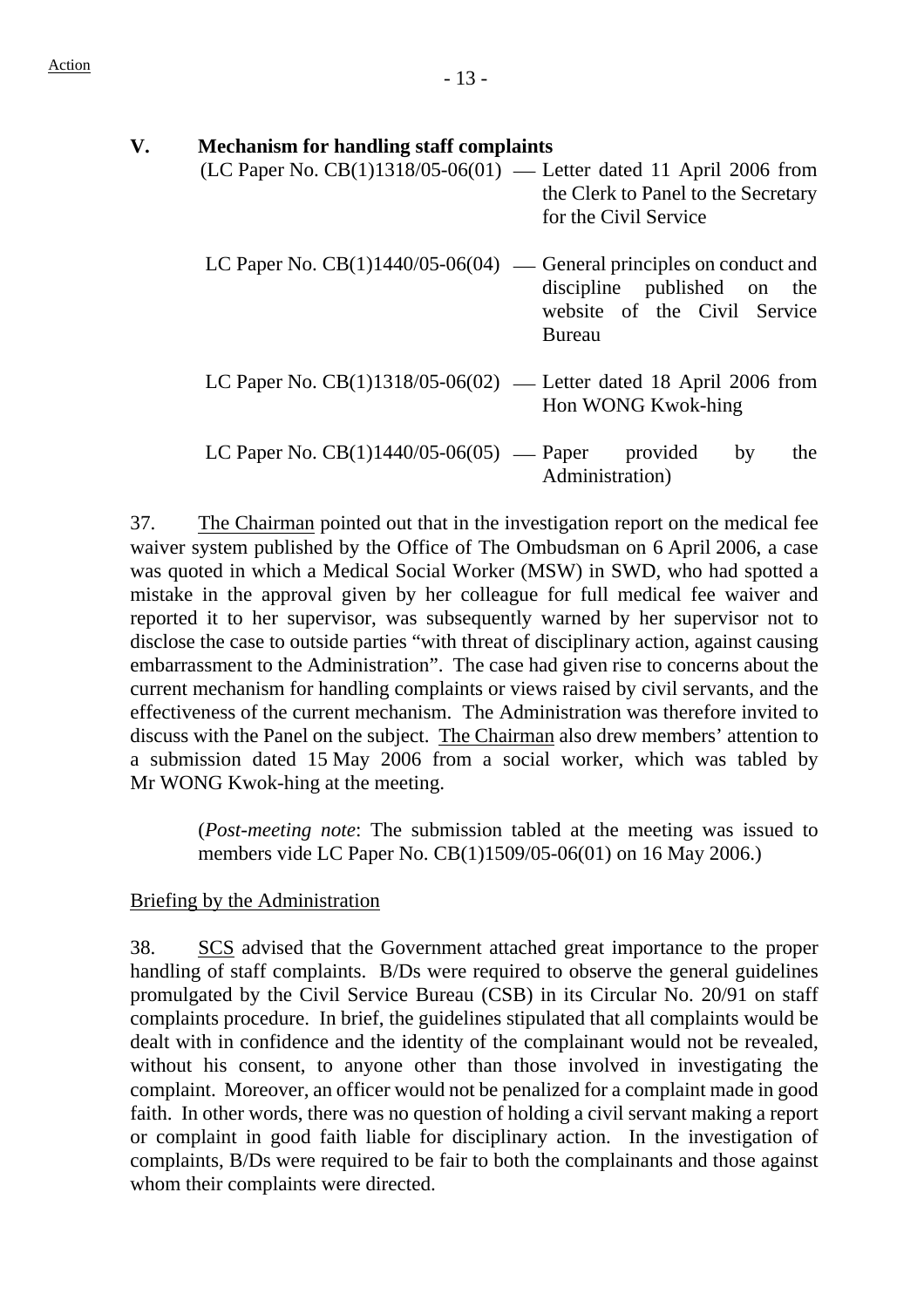# Discussion

# *Effectiveness of the current mechanism for handling staff complaints*

39. Mr LEE Cheuk-yan noted from paragraph 12 of the paper provided by the Administration that as an established practice, the Administration would not comment on individual disciplinary cases. He however considered that as the case mentioned in the investigation report published by the Office of The Ombudsman had given rise to concern about the effectiveness of the current mechanism for handling staff complaints within the civil service, the Administration should address and respond to the concern. In this connection, Mr LEE and Mr WONG Kwok-hing pointed out that according to the submission tabled at the meeting, while the MSW concerned had lodged a complaint to her immediate supervisor for six times, her immediate supervisor had not contacted her to follow up the complaint. The MSW was even accused by the department for having mental problems. Mr LEE and Mr WONG considered that the Administration should examine whether the complaint made by the MSW had been handled in line with the guidelines issued by CSB. Otherwise, civil servants would be discouraged from lodging complaints.

40. SCS responded that in order to be fair to both the complainants and those against whom their complaints were directed, it was an established practice of the Administration not to comment on individual complaint or disciplinary case in an open forum. As regards the case in question, CSB was examining the account provided by SWD of how the department had handled the complaint lodged by the MSW concerned, with a view to determining whether the complaint had been handled in accordance with the guidelines issued by CSB. SCS said that, as a well established practice, the Administration would not normally comment on the details of a complaint or disciplinary case in public.

41. The Chairman clarified that the Panel was not asking for the details of individual complaint or disciplinary cases. However, given that the case quoted in the investigation report published by the Office of The Ombudsman had revealed a number of problems regarding how SWD had handled the staff complaint, the Panel considered it necessary to examine the effectiveness of the current mechanism for handling staff complaints in the light of the case in question.

42. Mr WONG Kwok-hing supported the Chairman's view. He pointed out that according to paragraph 14 of the paper provided by the Administration, the Administration attached the utmost importance to due process and natural justice in the administration of disciplinary proceedings and punishments against civil servants for any acts of misconduct (including acts which were alleged to have brought the civil service into disrepute). He was concerned how the principles of "due process" and "natural justice" were upheld in practice. Mr WONG also pointed out that according to paragraph 15 of the paper, under the Public Service (Administration) Order, when a civil servant was alleged to have committed an act of misconduct (other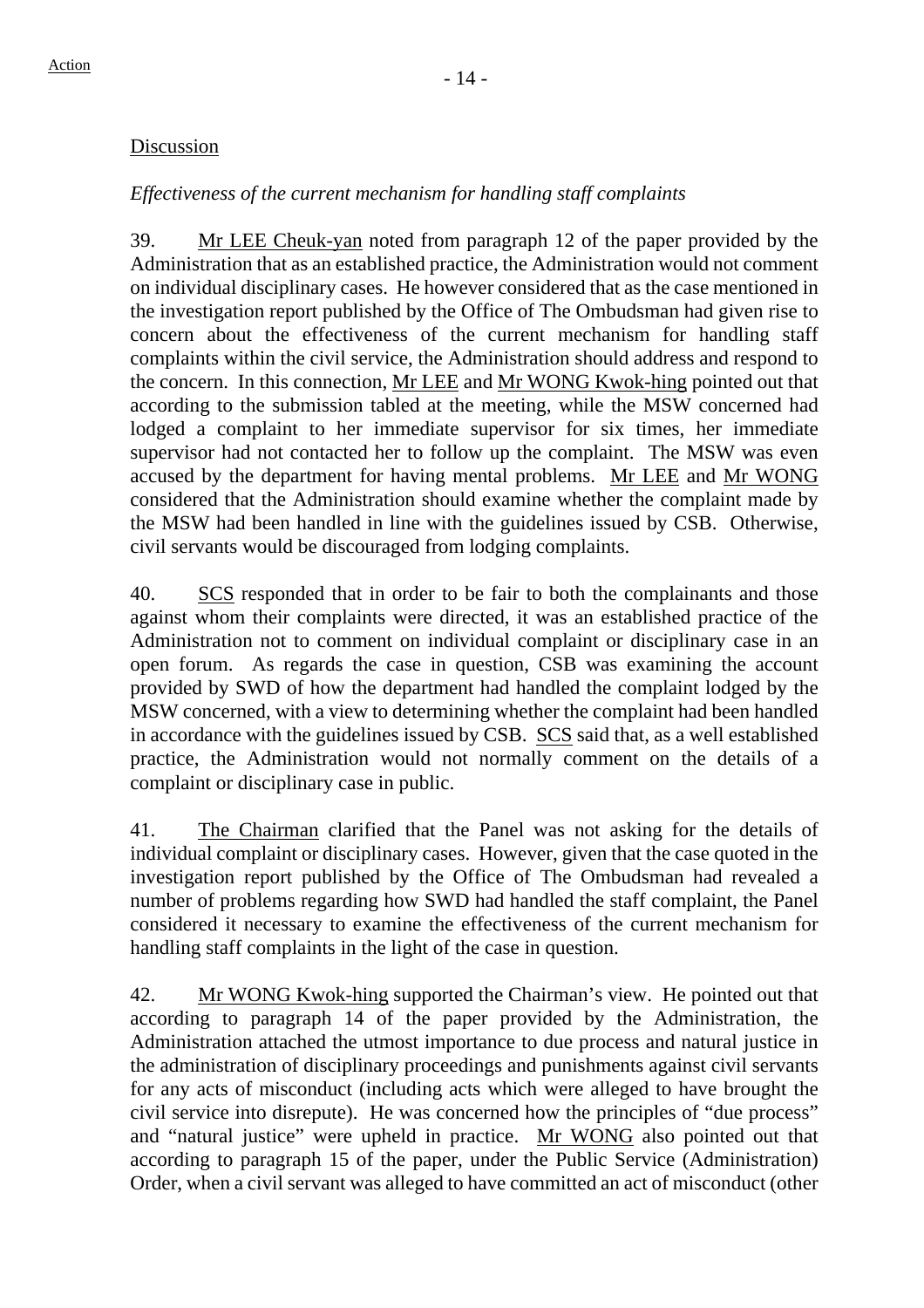than unlawful conduct which fell within the jurisdiction of the court), the question of whether the accused officer was guilty or not was determined by inquiry officers appointed from outside the department the accused officer worked in. He enquired about the circumstances under which inquiry officers would be appointed.

43. In response, SCS said that the principles of "due process" and "natural justice" were enshrined in the general guidelines issued by CSB. The Deputy Secretary for the Civil Service (3) (DSCS(3)) supplemented that under the Public Service (Administration) Order, when a civil servant was alleged to have committed an act of misconduct, an inquiry would be held. Materials and documents to be presented to the inquiry officer in support of the disciplinary charges would be given to the accused officer to facilitate his preparation for defence. To ensure fairness, officers outside the department in which the accused officer worked would be appointed as inquiry officers. The question of whether the accused officer was guilty of the disciplinary charge(s) laid against him would be determined by the inquiry officers on the basis of factual evidence presented to them at a hearing during which the accused officer was given reasonable opportunities to contest any evidence adduced against him. Upon determination that the accused officer was guilty of the specified act of misconduct, the relevant authority might impose a disciplinary punishment against him depending on the gravity of the misconduct. DSCS(3) also pointed out that the Public Service Commission discharged an independent role in advising the Government on various matters relating to the civil service, including the discipline of civil servants. An officer who was aggrieved by the decision of the disciplinary authority might petition the Chief Executive and/or seek a legal remedy through judicial review proceedings.

44. Mr WONG Kwok-hing pointed out that according to the findings of the investigation report published by the Office of The Ombudsman, the complaint lodged by the MSW against her colleague was substantiated. Mr WONG was concerned that the complainant might have been unfairly treated by the departmental management by being warned against causing embarrassment to the Administration. In this connection, he enquired whether the Administration had contacted the MSW with a view to identifying the loopholes of the current mechanism. He also urged the Administration to introduce safeguards to ensure that the guidelines issued by CSB were observed by all departmental management.

45. SCS responded that upon receipt of the complaint from the MSW, the departmental management had investigated the case. Whilst reiterating that the Administration would not disclose further details of the case, SCS stressed that as stipulated in the guidelines issued by CSB, an officer would not be penalized for a complaint made in good faith.

46. Referring to the case in question, Mr LEE Cheuk-yan considered that the complaint was made in good faith and yet the complainant was warned against causing embarrassment to the Administration. Mr LEE, Mr WONG Kwok-hing and Mr CHEUNG Man-kwong were concerned whether measures were in place to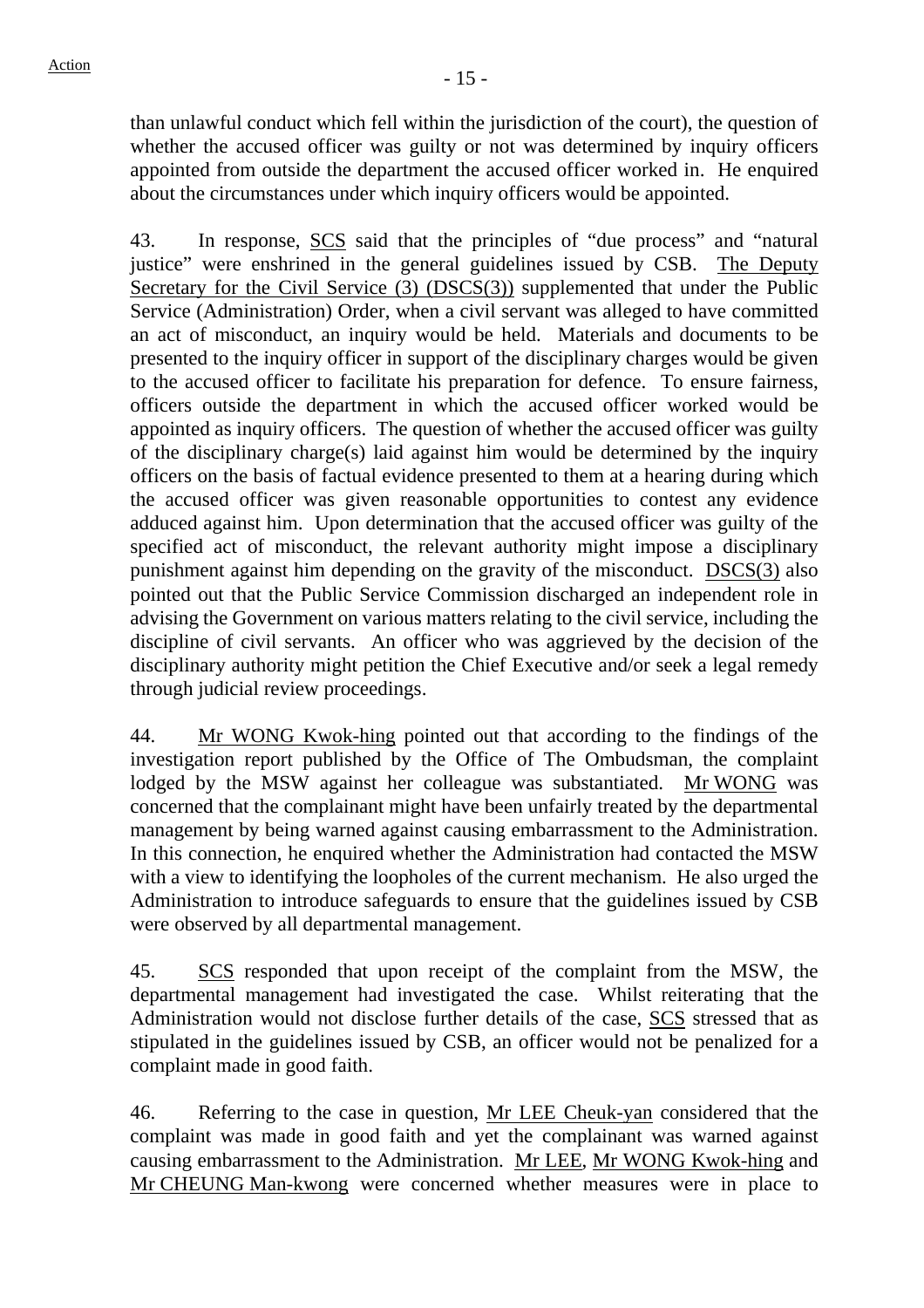prevent the abuse of the current regulation that an officer who by his actions brought the civil service into disrepute was liable to dismissal or lesser punishments. Mr CHEUNG opined that if a complaint was made in good faith, the complainant should not be held liable to bringing the civil service into disrepute even though the complaint was subsequently found unsubstantiated. He also urged the Administration to remind all departmental management that in handling staff complaints, they should not only warn the complainant against bringing the civil service into disrepute but should also advise the complainant that he would not be penalized for a complaint made in good faith.

Admin Admin 47. SCS undertook to remind departmental management about the principle that a civil servant would not be penalized for a complaint made in good faith. As regards the safeguards to prevent the abuse of the current regulation, DSCS(3) said that when lodging a complaint to the departmental management, a civil servant might, if he so wished, at the same time copy his complaint to SCS for information. For the complaints directly lodged to CSB, they would be handled by a dedicated team of staff. In 2004, CSB had handled about 300 complaints made by civil servants directly and about 6% of the complaints were found substantiated. In 2005, CSB had handled about 360 complaints and about 2% of them were found substantiated. Whilst civil servants who had committed acts of misconduct would be penalized, CSB would also take a proactive approach to draw the attention of the departmental management concerned to the problems which came to light in disciplinary cases. DSCS(3) also pointed out that, of the complaints about corruption or other crimes that were referred to the Independent Commission Against Corruption or Police for investigation, some came direct from departmental management. He assured members that the Administration would review the effectiveness of the current mechanism for handling staff complaints from time to time and issue clearer guidelines as and when necessary.

> 48. Noting that only 2% of the complaints directly lodged to CSB in 2005 were found substantiated, Mr LEE Cheuk-yan considered that the low percentage of substantiated complaints cast doubt on whether the current mechanism was operating effectively. He considered that civil servants should be informed that when lodging their complaints to the departmental management, they could at the same time copy their complaints to SCS for information. In response, DSCS(3) observed that the percentage of substantiated cases by itself could not conclusively tell whether the current mechanism was operating well or otherwise. In fact, experience suggested that a good number of the complaints received turned out to be complaints made out of misunderstanding. He reiterated that the current mechanism for handling staff complaints was operating effectively and various channels were provided for staff to lodge complaints or make comments.

> 49. Mrs Sophie LEUNG advised that CSB should stipulate in the guidelines that when dealing with staff complaints, departmental management should handle the complaints expeditiously so as to avoid the problem from getting worse. Mrs LEUNG also considered it important for the Administration to think out of the box in handling staff relations. In particular, the Administration should explore measures to enhance